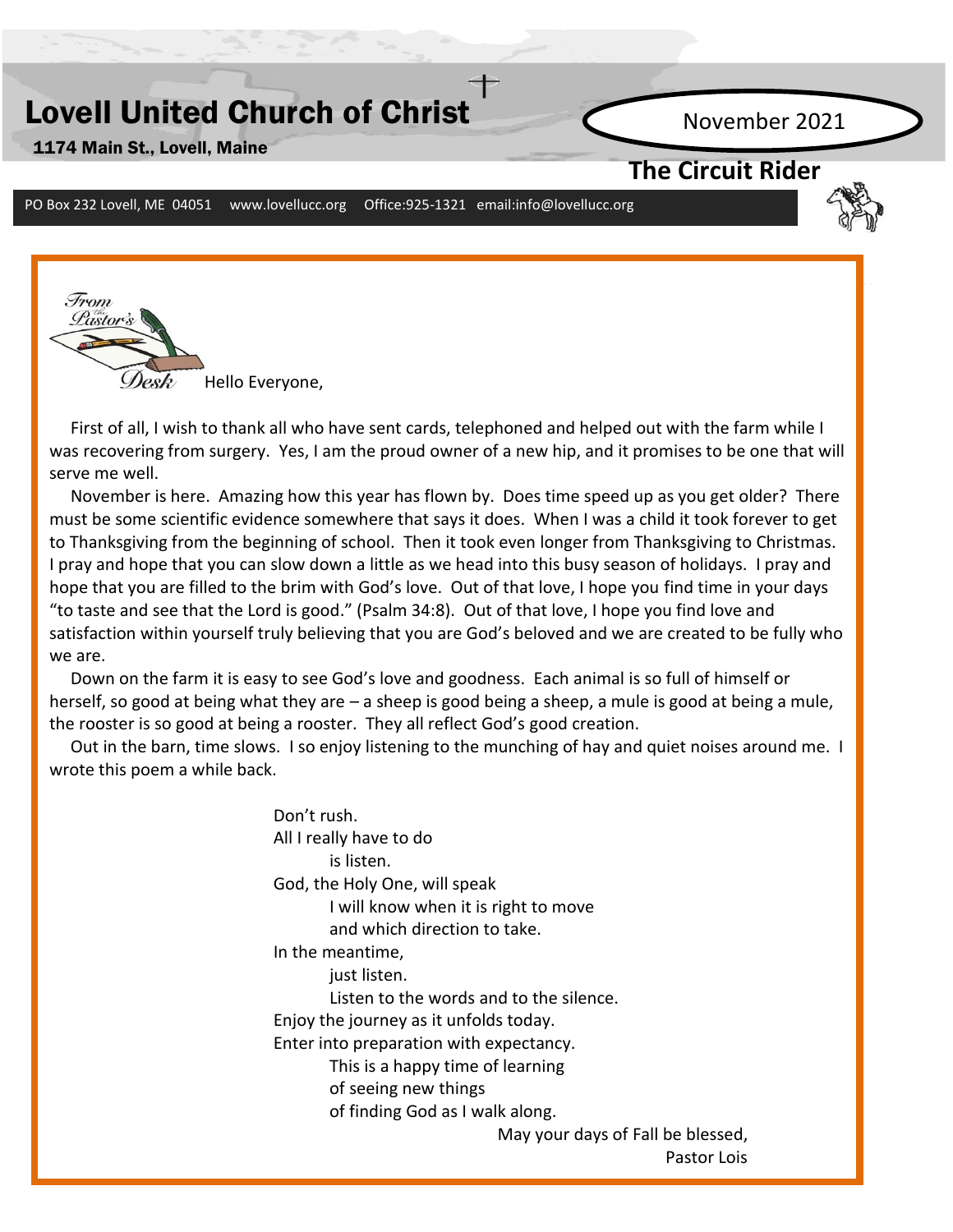

### **October 31st 3:00-5:00\* PM**

(\*or until we run out)

# **In the Lovell United Church of Christ parking lot Drive-up trick or treat and photo booth All are welcome!**

Watch for signs for other participating businesses and organizations around town! *Kezar Realty Designs by Diana Harvest Gold Molloy Energy Jordan's Carpentry The Common Loon Delta Lodge Charlotte Hobbs Library Micklon Tree & Landscaping Greater Lovell Land Trust Sponsored by the Lovell United Church of Christ Board of Christian Education*





# **WEDNESDAYS & SATURDAYS 10:00-2:00**

 We continue to receive LOTS of great merchandise. Stop by and see! **\$2 Bag Sale on the last Wednesday & Saturday of each month**

## Help needed!

Please call the church office to get involved 925-1321.



**NEW!** Monthly Bible School for children in grades K-6. Join us at 9:00 am one Sunday each month. Watch for more information about our next monthly class. All are welcome. Please call the church office 925-1321 or Carolyn Carter 928-2080 to register your child.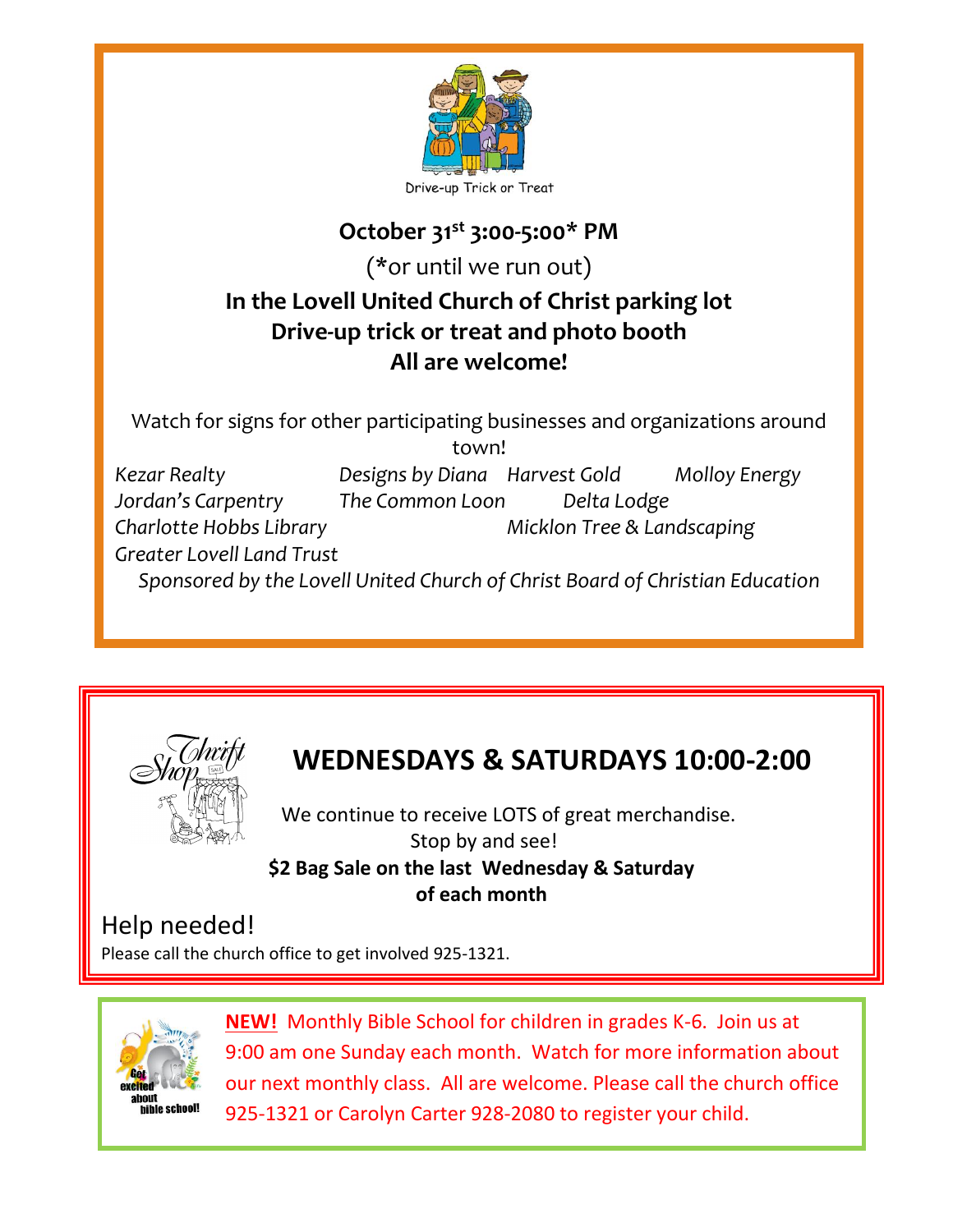# **Ladies Circle**

The Ladies Circle held an indoor yard sale on Oct. 16, 9-1, at LUCC with everything sold at half price. Thanks, Jacky Stearns, for chairing this sale and also thanks to Nick Stearns for all his help during the sale. The next fundraiser will be the Greens Sale on Dec. 4, 10-12. This sale will include wreaths, berry bowls and gifts. After the business meeting on Oct. 12, the ladies enjoyed a mini Thrift Shop Fashion Show. The ice cream social that followed was delicious and enjoyed by all. Sue DeWire did her usual great job as hostess. Our Sunshine Lady, Nancy Olmsted, continues to send cards each month as needed. The next meeting is scheduled for Nov. 9 at 12:30. There are no membership requirements for Ladies Circle so all are welcome to join the group on the second Tuesday of each month as schedules allow. For further information, contact Linda Libby at 925-3661 or [trout@fairpoint.net](mailto:trout@fairpoint.net) or Carolyn Carter at 928-2080 or [cecarter1994@gmail.com](mailto:cecarter1994@gmail.com)

## **Lovell Girl Scouts**

Daisy Troop 146 held their first meeting, 2:45-4:00, on Monday, Oct. 18 in the Community Room at New Suncook School with leaders, Danielle Moore and Linda Libby. These leaders and two girls spent the day at Pondicherry Girl Scout Camp on Sept. 25. The event, Celebrate Camp, included tie dying, knots, a rope course and of course, s'mores. Troop 3149 has started meetings on Tuesdays also in the Community Room with leaders Andrea Walker, Andrea Goodwin and Abbey Nataluk. Junior Troop 280 needs leadership and does not have a schedule yet. C/S/A Troop 58 with leaders Megan Hamlin, Tabitha Blood, Heather Jean and Abbey Nataluk has started meetings on the 1<sup>st</sup> and 3<sup>rd</sup> Mondays 5:45-7:00 at the Lovell Library Gazebo with Lovell UCC as a backup location. This troop will be making apple pies on Nov. 13 and selling them on Nov. 14. The last date to order candy or nuts from the fall sale will be Oct. 31. Contact any Girl Scout or leader to place an order. All Lovell Girl Scout troops are accepting registrations for the upcoming year. Age levels remain the same: Daisy Troop 146 – Grades K & 1, Brownie Troop 3149 – Grades 2 & 3, Junior Troop 208 – Grades 4 & 5, C/S/A Troop 58 – Grades 6-12. New and renewing registrations can be completed at girlscoutsofmaine.org. Just be sure you indicate the troop number. For further information, please contact Linda Libby at 925-3661 or [trout@fairpoint.net](mailto:trout@fairpoint.net)

## **COMMITTEE NEWS**

#### **CHRISTIAN EDUCATION**

We had so much fun, we're doing it again! Don't miss our upcoming Halloween Drive Thru event on Sunday, October 31<sup>st</sup>. **Sunday School is back in a new format!** It will now be held as a monthly Bible School, similar in style to our summer program. Fun for kids in grades K-6 and all are welcome! Call the office for more information.

#### **MISSIONS**

We are looking ahead to our Community Christmas Baskets. If you, or someone you know, needs a little assistance this holiday season please reach out to Pastor Lois at 925-1321.

We have frozen meals to pick up or deliver to those in need of them. Call the church office for more information. **We are now accepting donations new puzzles for all ages and adult size white socks for Christmas projects.** Have you ever heard of SERRV and their wonderful fair-trade gifts from around the world? Check out their website at **[www.serrv.org?a=LovellUCC.](http://www.serrv.org/?a=LovellUCC)** \*A portion of every order will benefit the Mission Committee here at LUCC. Thank you!